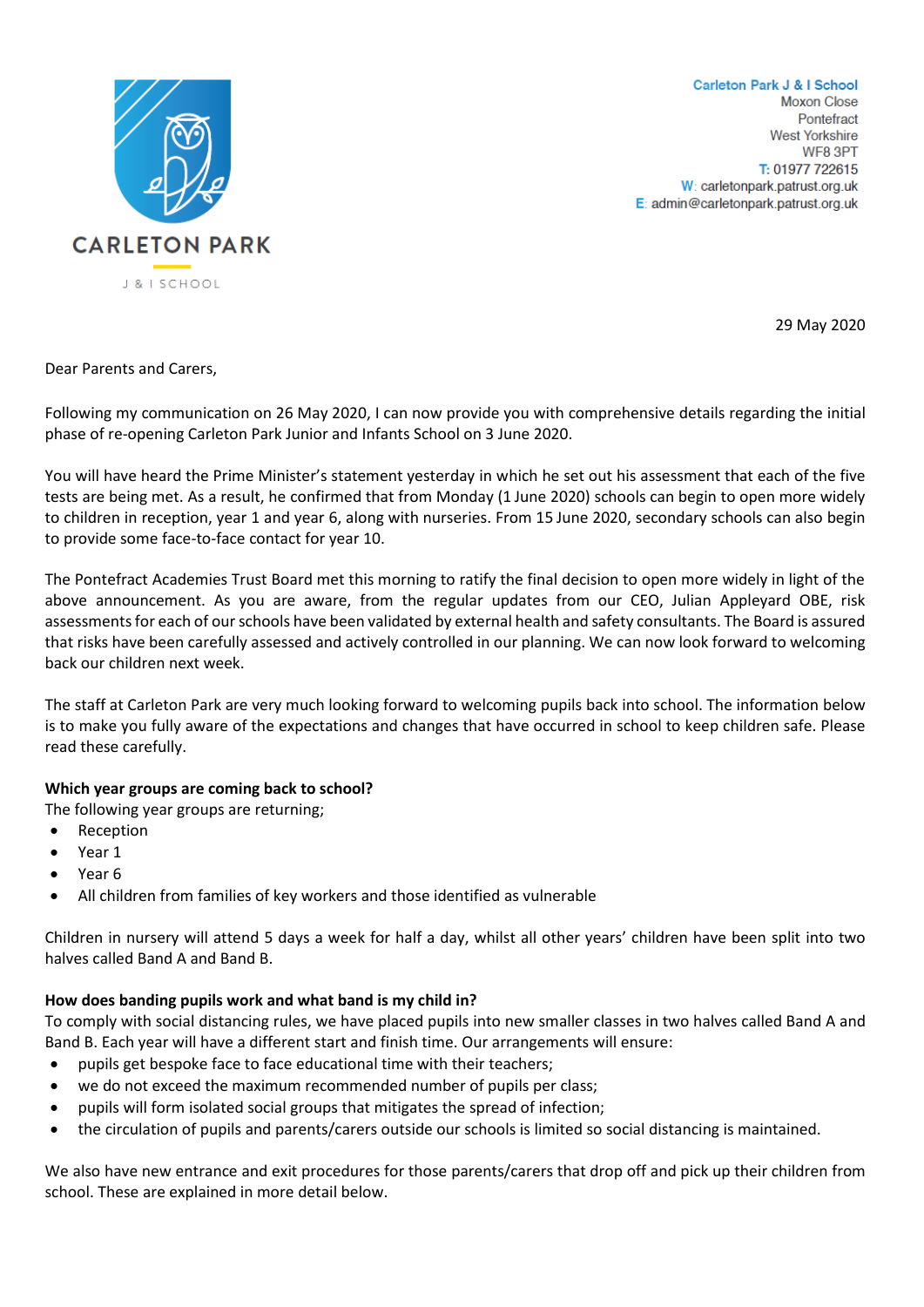In each social group (class) there will be no more than 15 pupils. A separate communication is being sent to you via Parentmail to inform you of which band your child(ren) is (are) in. Your child will have a two-week time table attending 5 days over the two-week period. They will attend 2 or 3 days a week depending on which band they are in.

If you have children in more than one-year group, for example Year 1 and Reception, you may pick up and drop off both children at the same time.

### **Overview of return dates and banded year groups**

**Monday 1 and Tuesday 2 June 2020** - school closed to all pupils.

## **Key Worker and Vulnerable families**

**Start Date - Wednesday 3 June 2020** - all pupils from families of key workers and those identified as vulnerable.

The School is open as normal for these specific cohorts **every day**.

**Start time** – 8.30am - 8.50am. Please arrive at school between these specific times. **Finish time** – 3.15pm.

**Drop off and pick up point** - through the front gates of the School in front of main school reception.

Social distancing markers are in place in this location. We ask that you wait patiently while your child is dropped off and collected by a member of staff before leaving the School grounds. Staff will be on hand to support the smooth running of this process. Only one parent/carer will be allowed to drop off and/or pick up a pupil from school.

If you have a child in any of the key groups returning to school (Reception, Year 1 and Year 6) they will be placed in a social group (class) with their year group peers. On arrival they will be provided with activities to do by their classroom teacher whilst they await the arrival of the rest of the pupils in their class.

| <b>Reception provision</b>                                                                                            |                      |                                         |  |
|-----------------------------------------------------------------------------------------------------------------------|----------------------|-----------------------------------------|--|
| <b>Band A</b>                                                                                                         |                      | <b>Next dates in school</b>             |  |
| <b>Start date</b>                                                                                                     | Thursday 4 June 2020 | Monday 8 June - Wednesday 10 June 2020  |  |
| <b>Start time</b>                                                                                                     | $9.30$ am            | Monday 15 June - Tuesday 16 June 2020   |  |
| <b>Finish time</b>                                                                                                    | 2.30 <sub>pm</sub>   | This pattern will continue.             |  |
|                                                                                                                       |                      | Start and finish times are the same.    |  |
| <b>Band B</b>                                                                                                         |                      | Next dates in school                    |  |
| <b>Start date</b>                                                                                                     | Friday 5 June 2020   | Thursday 11 June - Friday 12 June 2020  |  |
| <b>Start time</b>                                                                                                     | $9.30$ am            | Wednesday 17 June - Friday 19 June 2020 |  |
| <b>Finish time</b>                                                                                                    | 2.30 <sub>pm</sub>   | This pattern will continue.             |  |
|                                                                                                                       |                      | Start and finish times are the same.    |  |
| Social distancing markings are in place. Staff will be present to support the smooth drop off and pick of children in |                      |                                         |  |
| this provision. We ask that you wait patiently while your child is dropped off and collected by a member of staff     |                      |                                         |  |
| before leaving the School grounds. Staff will be on hand to support the smooth running of this process. Only one      |                      |                                         |  |
| parent/carer will be allowed to drop off and/or pick up a pupil from school. Information about dropping off and       |                      |                                         |  |

#### **picking up pupils is highlighted below**.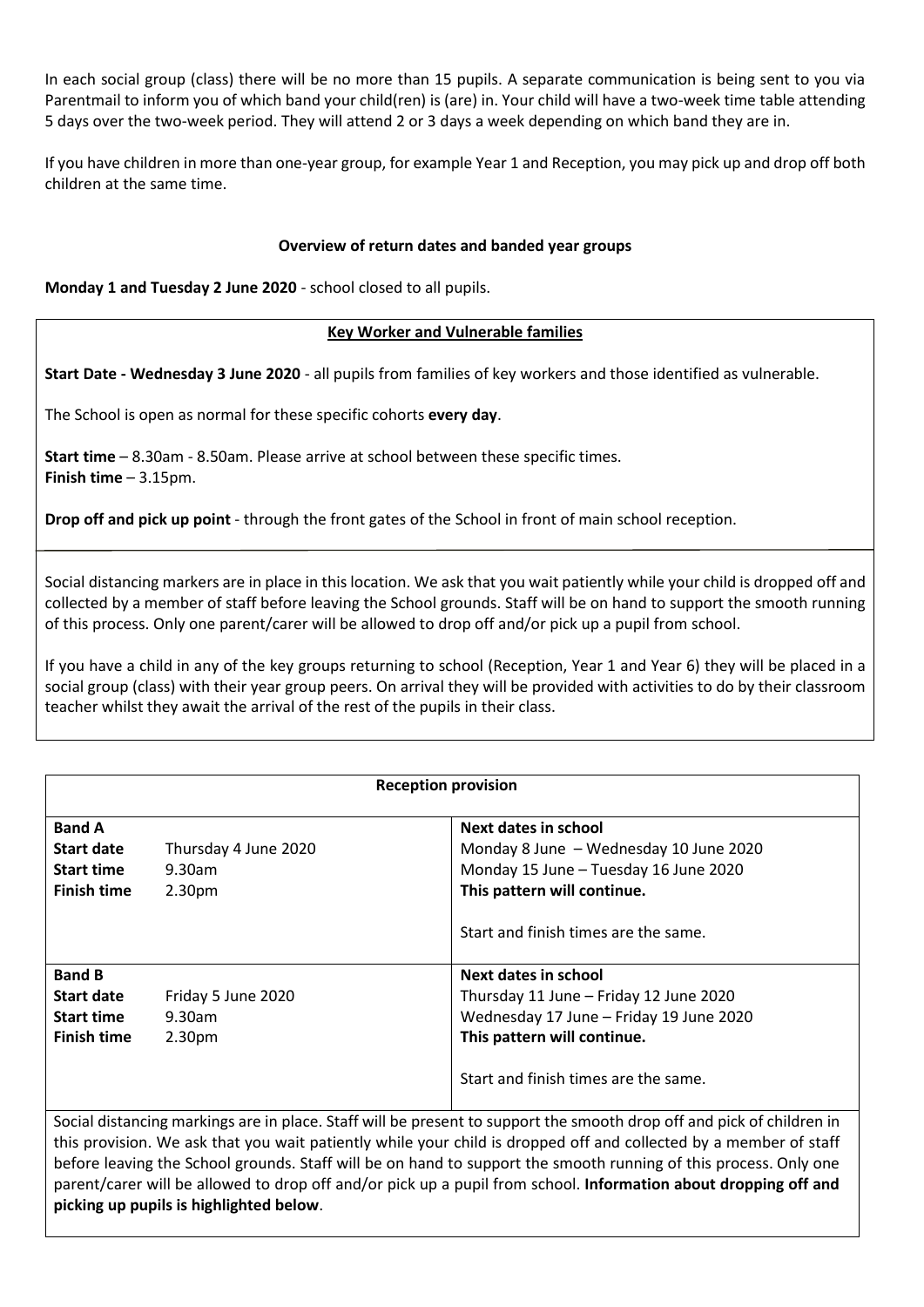| Year 1 provision   |                                         |                                                                                                                                                                                                                                                                                                                                                                                                                                                                                   |  |
|--------------------|-----------------------------------------|-----------------------------------------------------------------------------------------------------------------------------------------------------------------------------------------------------------------------------------------------------------------------------------------------------------------------------------------------------------------------------------------------------------------------------------------------------------------------------------|--|
| <b>Band A</b>      |                                         | Next dates in school                                                                                                                                                                                                                                                                                                                                                                                                                                                              |  |
| <b>Start date</b>  | Thursday 4 June 2020                    | Monday 8 June - Wednesday 10 June 2020                                                                                                                                                                                                                                                                                                                                                                                                                                            |  |
| <b>Start time</b>  | 9.00am                                  | Monday 15 June - Tuesday 16 June 2020                                                                                                                                                                                                                                                                                                                                                                                                                                             |  |
| <b>Finish time</b> | 2.00pm                                  | This pattern will continue.                                                                                                                                                                                                                                                                                                                                                                                                                                                       |  |
|                    |                                         | Start and finish times are the same.                                                                                                                                                                                                                                                                                                                                                                                                                                              |  |
| <b>Band B</b>      |                                         | Next dates in school                                                                                                                                                                                                                                                                                                                                                                                                                                                              |  |
| <b>Start date</b>  | Friday 5 June 2020                      | Thursday 11 June - Friday 12 June 2020                                                                                                                                                                                                                                                                                                                                                                                                                                            |  |
| <b>Start time</b>  | 9.00am                                  | Wednesday 17 June - Friday 19 June 2020                                                                                                                                                                                                                                                                                                                                                                                                                                           |  |
| <b>Finish time</b> | 2.00 <sub>pm</sub>                      | This pattern will continue.                                                                                                                                                                                                                                                                                                                                                                                                                                                       |  |
|                    |                                         | Start and finish times are the same.                                                                                                                                                                                                                                                                                                                                                                                                                                              |  |
|                    | picking up pupils is highlighted below. | Social distancing markings are in place. Staff will be present to support the smooth drop off and pick of children in<br>this provision. We ask that you wait patiently while your child is dropped off and collected by a member of staff<br>before leaving the School grounds. Staff will be on hand to support the smooth running of this process. Only one<br>parent/carer will be allowed to drop off and/or pick up a pupil from school. Information about dropping off and |  |

| Year 6 provision                                                                                                      |                                                        |                                                                                                                                                                                  |  |
|-----------------------------------------------------------------------------------------------------------------------|--------------------------------------------------------|----------------------------------------------------------------------------------------------------------------------------------------------------------------------------------|--|
| <b>Band A</b><br>Start date<br><b>Start time</b><br>Finish time                                                       | Thursday 11 June 2020<br>10.00am<br>3.00 <sub>pm</sub> | Next dates in school<br>Monday 15 June - Tuesday 16 June 2020<br>Monday 22 June - Wednesday 24 June 2020<br>This pattern will continue.                                          |  |
|                                                                                                                       |                                                        | Start and finish times are the same.                                                                                                                                             |  |
| <b>Band B</b><br>Start date<br><b>Start time</b><br><b>Finish time</b>                                                | Friday 12 June 2020<br>10.00am<br>3.00 <sub>pm</sub>   | Next dates in school<br>Wednesday 17 June – Friday 19 June 2020<br>Thursday 25 June - Friday 26 June 2020<br>This pattern will continue.<br>Start and finish times are the same. |  |
| Social distancing markings are in place. Staff will be present to support the smooth drop off and pick up of children |                                                        |                                                                                                                                                                                  |  |

in this provision. We ask that you wait patiently while your child is dropped off and collected by a member of staff before leaving the school grounds. Staff will be on hand to support the smooth running of this process. Only one parent/carer will be allowed to drop off and/or pick up a pupil from school. **Information about dropping off and picking up pupils is highlighted below.**

# **Entering and leaving the School for Reception, Year 1 and Year 6**

These groups will enter and leave the School via the same one-way route planned around the School building. Only one parent/carer will be allowed to drop off and/or pick up a pupil from school.

# **Drop off**

Key worker/vulnerable children will enter through the main entrance and be guided by staff marshals to their designated classrooms.

All other groups will enter via the same one-way route. This route begins at Gate A and moves through the Early Years outdoor area. Parents/carers will then drop their children off near to the Reception classroom door and leave via Gate B.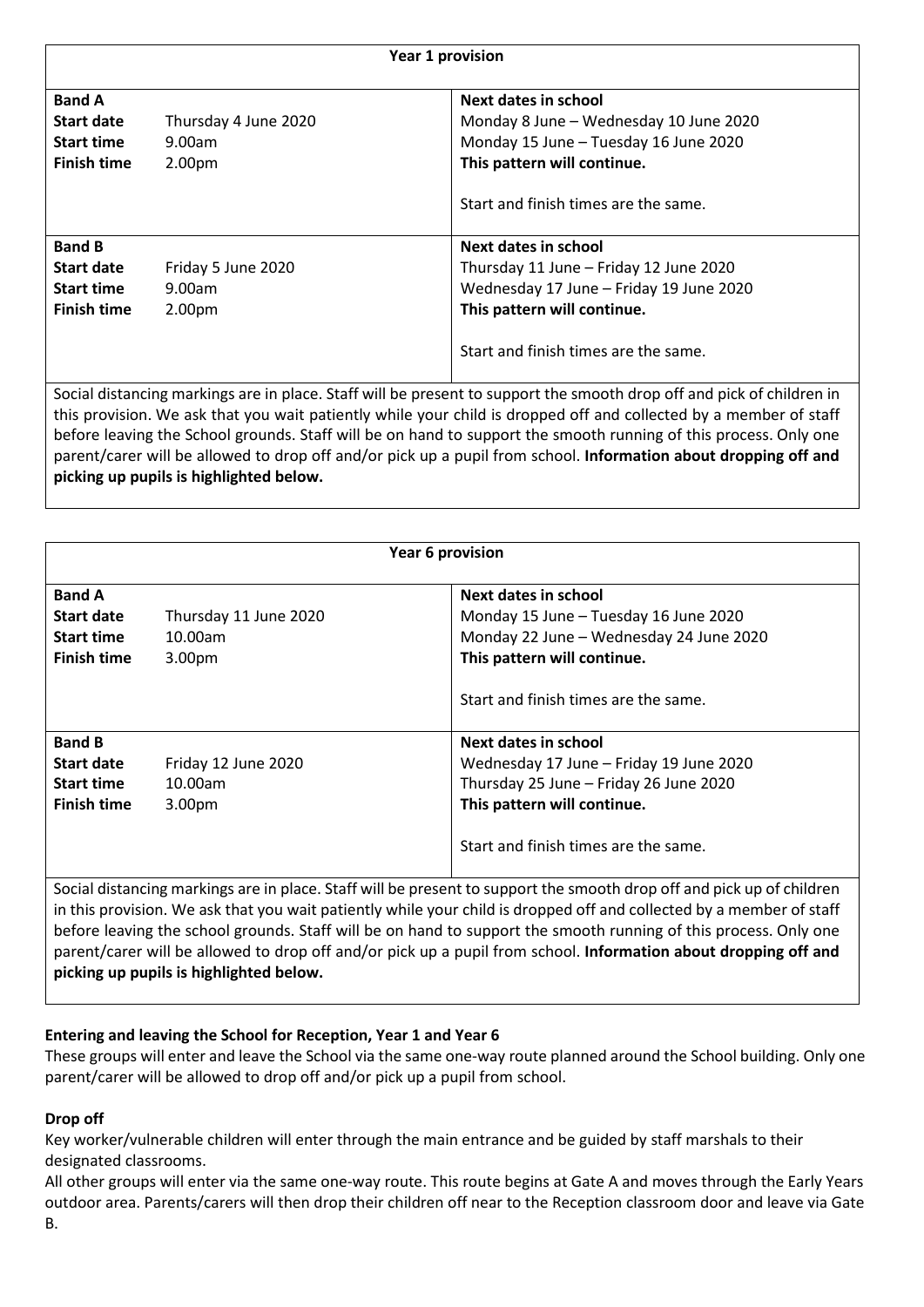## **Pick up**

For all children the one-way route is the same at pick up time. Parents/carers will follow the route which begins at Gate A and moves through the Early Years outdoor area and onto the school playground. On the playground you will be directed by staff marshals who will ensure you wait on a floor marker outside your child's class. Children will be sent to parents/carers at the front of the line, once you have collected your child please exit via Gate C which will be clearly marked.

Please note Gate B will not be open at pick up time.

On entering the School gate your child will be checked off against a list of children who have a booked place at school. No other children will be allowed on to the premises until a 2 working days' notice period of return to school has been given. This is to enable numbers to be closely managed, along with social distancing measures.

Once your child has been dropped off/picked up you will leave the School via a marked exit in the playground at the back of the School. A one-way system is in place. Social distancing markers are present throughout the route and we ask that you adhere to social distancing requirements at all times and enter and leave the premises as quickly as you can. It is also imperative that you drop off and pick up your child(ren) at the allocated times indicated above.

### **For all parents/carers**

Parents/carers are reminded that they will not be able to enter the School reception area or arrange meetings in school at this time. If you wish to speak to a member of staff, please ring the School on 01977 722615 and we will make arrangements to return your call. We will only be accepting cashless payments for items you may need to purchase. We respectfully ask you to observe the social distancing measures we have put in place and work with staff to ensure that the health and safety measures implemented are strictly adhered to. Please keep checking the School website for updates.

A Parental Code of Conduct is available on the School website which outlines expected behaviour from parents/carers and includes social distancing and infection control expectations.

## **Travelling to and from school**

Children and parents/carers are encouraged to walk or cycle to school where possible. For those families that travel to school by car it is recommended that no children from other families share that mode of transport. In addition, only immediate family members that share a household with a pupil will be allowed to drop them off and collect them from school.

Pupils will be reminded not to walk to and from school in large groups, and they should observe social distancing at all times. This is to reduce the risk of transmission between different households.

### **Breaks and dinners**

To comply with social distancing measures, all breaks and dinner times will be staggered. Pupils will eat and socialise with members of their social group (class) only. They will not be allowed into the dining hall of the School – this will not be in use. We ask parents/carers to provide packed lunches in disposal bags that can easily be disposed of and removed at the end of the dinner breaks. Lunchboxes will not be allowed in school. Bottled water will be supplied to all children throughout the day as they will not be allowed to fill their water bottles from the water fountains in the School. Please do not send pupils to school with their water bottles unless it is absolutely necessary. Pupils who are eligible for free school meals will receive packed lunches as normal. Play areas in the School yard are zoned appropriately so pupils have large spaces to play in during their allocated breaks.

The School will not be operating a breakfast club in the morning. However, pupils from keyworker families and those identified as vulnerable, will still have a small breakfast delivered to their classroom on a daily basis.

In addition to the dining hall pupils will not be allowed into;

- A different classroom to their own
- A different toilet to the one allocated for them
- The front office
- A different play zone not allocated to them
- Corridors or break out areas during lesson times
- The School staffroom
- The School sensory room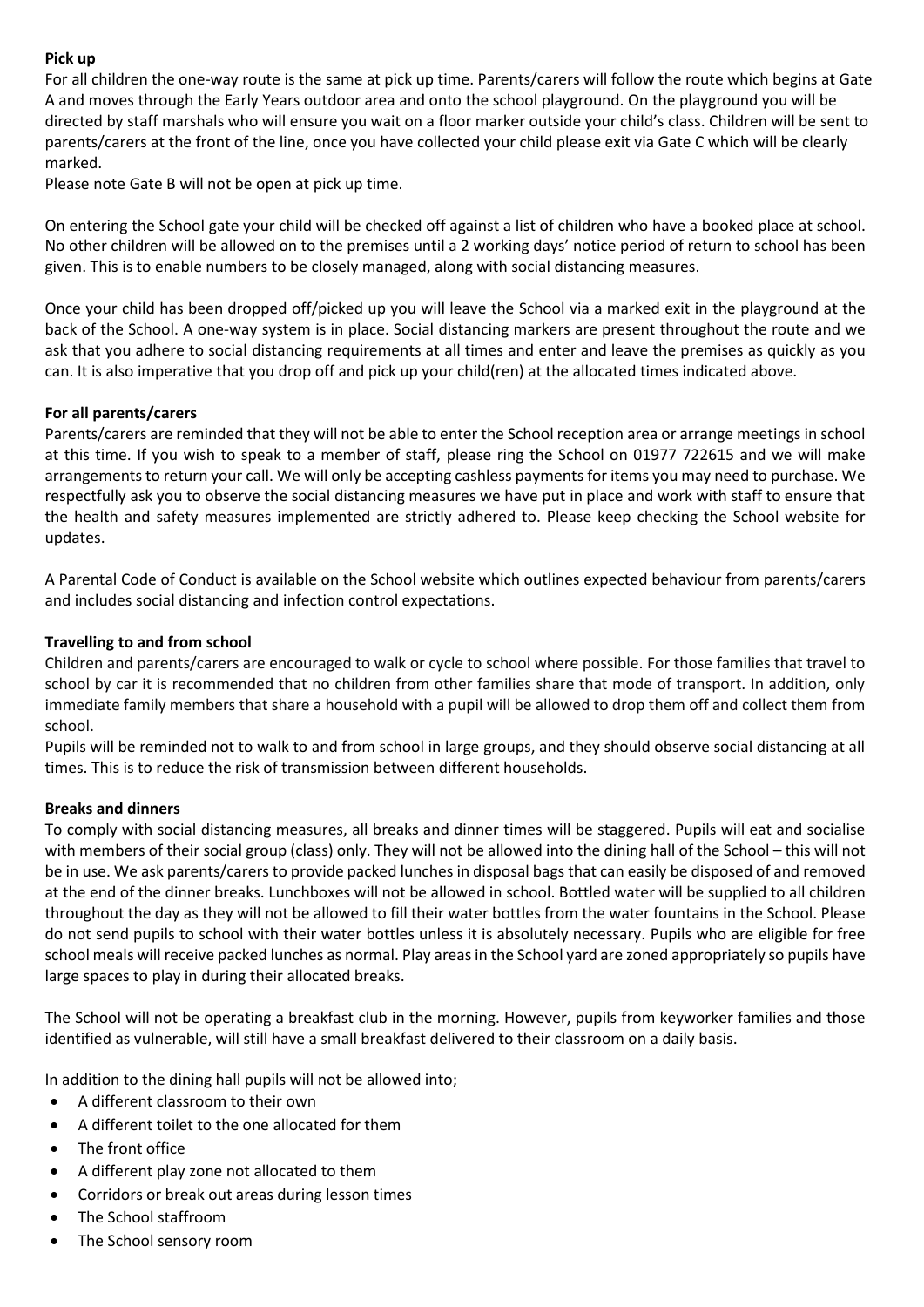## **Uniform**

Pupils will not be expected to wear their school uniform during this initial re-opening phase of the School. We have discussed this and are aware that some children have outgrown their uniforms during the School closure. Parents/carers should provide clean clothes for their child(ren) each day they attend. Children should be dressed in appropriate clothing and footwear (for example, no vest tops) and will not be allowed into school with clothing that contains offensive language orsymbols. If a child is wearing a coat they will need to put it in their bag and keep it in their allocated space in the classroom.

## **Hygiene**

Pupils will be asked to wash their hands and use sanitiser at regular intervals throughout the day. This is essential in preventing the potential spread of the virus. Younger pupils will be fully supported to wash their hands effectively and safely by staff members. Pupils will be asked to wash their hands more often than normal and for 20 seconds each time with warm water and soap.

Pupils will be asked to wash/sanitise their hands;

- On entry
- During class activities
- Before and after using toilet facilities
- Before and after breaks and lunches
- After sneezing or coughing
- Before they leave to go home at the end of their day

Staff will reinforce the use of tissues and what to do if a pupil needs to sneeze or cough. The School will operate a "*catch it, bin it, kill it*" mantra for tissue use. Pupils will also be asked to avoid touching their mouth, nose and eyes with their hands. Staff are very aware of the symptoms of Coronavirus and pupils will be encouraged to tell an adult if they feel unwell. Staff will reinforce what the symptoms of the virus are and maintain visual health checks on all the pupils in their classes. This will be done in an age appropriate manner.

### **What happens if a pupil or staff member develops symptoms whilst at school?**

When a child or staff member develops symptoms compatible with Coronavirus, they will be sent home and advised to self-isolate for 7 days. Their fellow household members should self-isolate for 14 days. Tests are available now to everyone if they display symptoms of Coronavirus and it is strongly recommended for infection control a test is taken and the School is informed of the result if your child tests positive. If the test is negative your child can return to school and the household can stop self-isolation. For further information on testing please follow this link:

### [https://www.gov.uk/guidance/coronavirus-covid-19-getting-tested.](https://www.gov.uk/guidance/coronavirus-covid-19-getting-tested)

Where a pupil or staff member tests positive, the rest of their social group (class) will be sent home and advised to selfisolate for 14 days. The other household members of that class do not need to self-isolate unless the child(ren) they live with subsequently develop symptoms. In this case, the child would be tested too.

All parents/carers of pupils attending Carleton Park must phone the School to report if their child has developed symptoms of Coronavirus. The number to call is 01977 722615. It is important you call to advise the School of all absences to enable the strict infection control procedures the School has in place to operate.

### **Behaviour for Learning**

The staff at Carleton Park will continue to use positive restorative behaviour strategies to ensure the wellbeing and safety of all pupils. The staff and pupils at Carleton Park have excellent relationships with each other and most incidents of poor behaviour are quickly and effectively dealt with. It is important to note however that any pupil who commits serious or persistent breaches of the adapted expectations regarding behaviour may be sanctioned by the Head of School, using the full range of sanctions available. Changes to the Behaviour for Learning Policy in light of the Coronavirus pandemic are included in Appendix 6 of the Primary Behaviour for Learning Policy, available on school websites.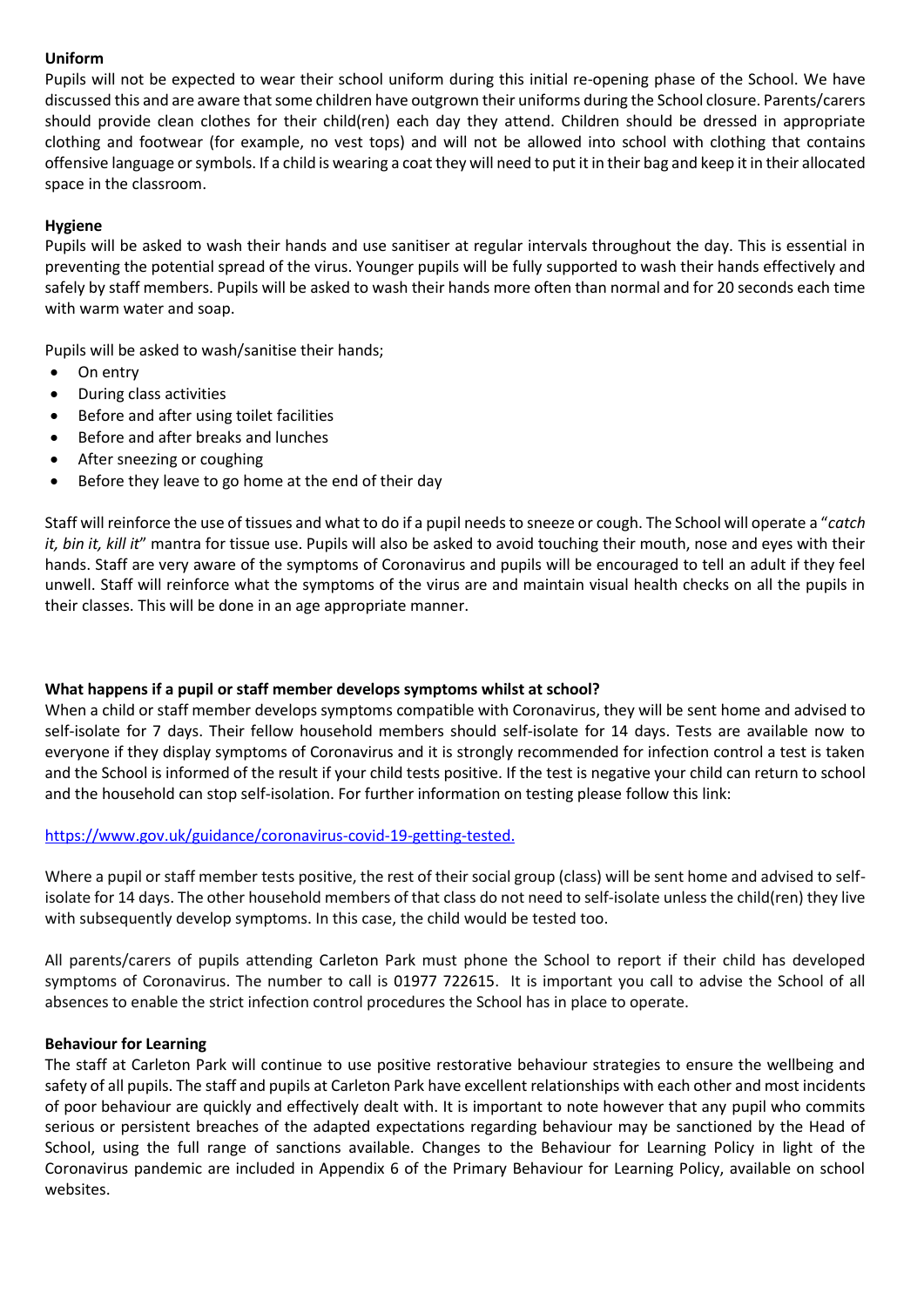# **Equipment**

Pupils will not be allowed to bring in items from home that could potentially contain Coronavirus. These include;

- Books
- Toys
- Teddy bears/dolls/blankets
- Games
- Scooters/bikes
- Pencil cases

The School will provide all necessary classroom equipment for pupils including pencil cases, pencils, rulers, pens, copy books and reading books. These will be left at individual desks allocated to pupils. They will not be allowed to share classroom equipment and must ask an adult if they need replacements. Staff will monitor classroom equipment throughout each day. The play equipment used in nursery and reception will be cleaned each day and not be used by multiple groups.

# **Curriculum**

On return to school, pupils will follow a typical age appropriate timetable. Normal learning routines will be in place to ease the transition back into school. Agreed modifications have been included in the provision for pupils with SEND or who have an EHCP.

- **Reception and KS1** pupils will begin their day with Read Write Inc phonics activities, followed by English and Maths lessons.
- **Key Stage 2** pupils will begin their day with Maths lessons, followed by English lessons.

In all key stages the afternoon lessons are project and theme based. This allows pupils to become immersed in foundation subjects in a cross curricular fashion. It also facilitates additional core subject development, and catch up, in a more robust manner. Information about these projects will be shared with parents/carers next week and will be available to view online from Wednesday 3 June 2020.

### **Home learning**

Home learning packs will still be provided to those parents/carers with children who are not returning to school at this time. This includes parents/carers of children in Years 2-5 and those from the returning cohorts highlighted above. The home learning packs will mirror the activities your child's peers will be experiencing in school, as best we can. Teaching staff will continue to communicate with you and your child(ren) to ascertain their progress over the upcoming weeks. In addition, we will continue to send you the best online digital learning resources to support the home learning activities you undertake with your child(ren).

As communicated in my letter on 26 May 2020, the Government is encouraging all eligible children to return to school. However, it is imperative that the following groups of pupils do not return at this moment;

- 1) Those children who are extremely clinically vulnerable i.e. shielding.
- 2) Those who are living in a household with someone who is extremely clinically vulnerable i.e. shielding.
- 3) Those who are in a household that are isolating due to someone displaying Coronavirus symptoms or testing positive for Coronavirus.

If your child is clinically vulnerable, you should seek medical advice as to whether your child should return to school. If you have already not done so, please advise school that your child is clinically vulnerable, and a risk assessment will be undertaken prior to the agreement of a school place.

If we are expecting your child(ren) in school and they do not attend it is important that you advise us of the reasons why. We need to know if someone in their household is self-isolating or has symptoms of Coronavirus so we can follow strict Government guidance on infection control.